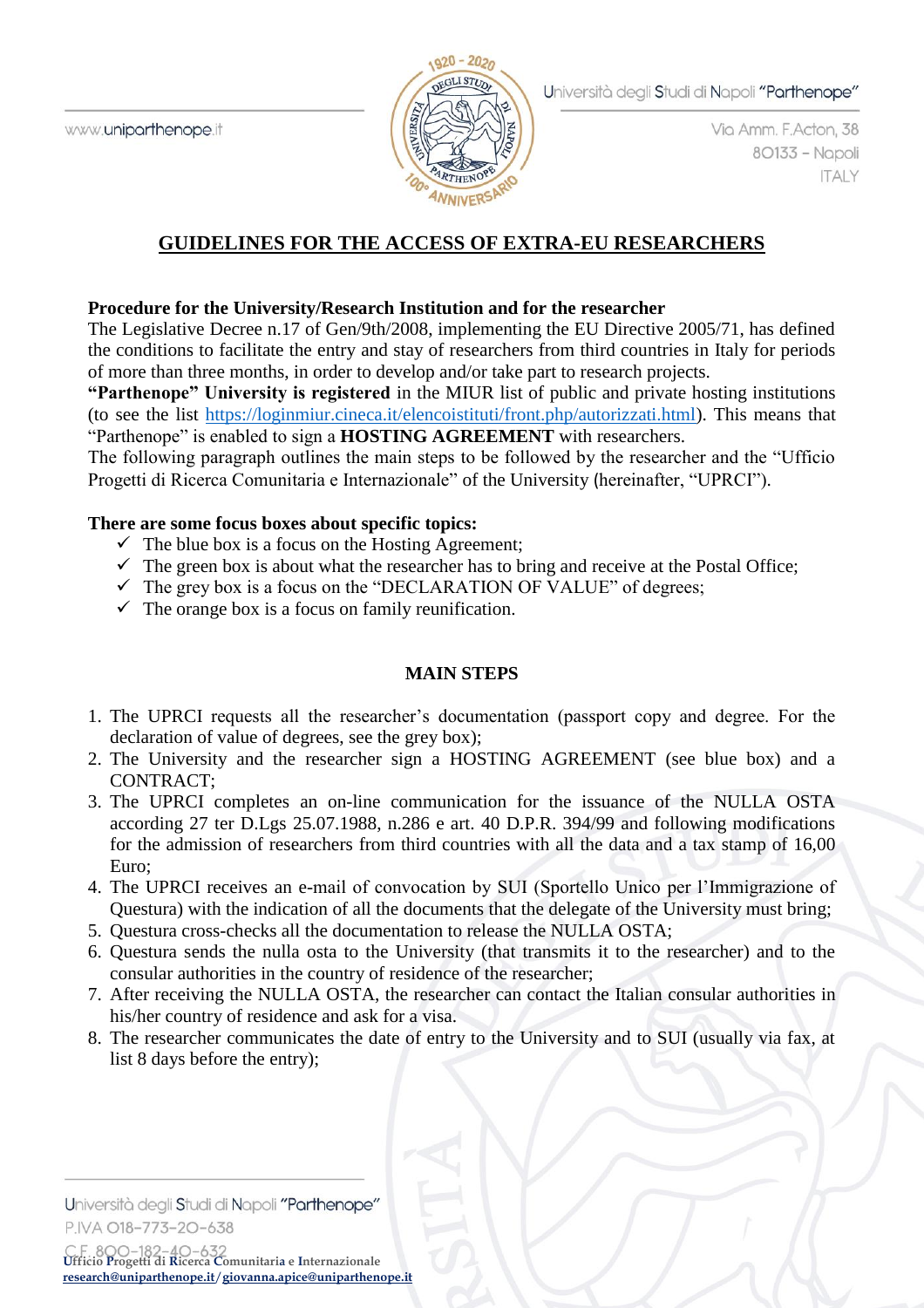

Via Amm. F. Acton, 38 80133 - Napoli **ITALY** 

### **Once the researcher arrives in Italy:**

- a. Within the term of eight days from the entry, the researcher must go to SUI and complete the request of the PERMIT OF STAY;
- b. During the appointment for the request of the PERMIT OF STAY, the researcher brings the original copy of the Hosting Agreement, signs the CONTRACT OF STAY, and receives the form for the request of the PERMIT (Model 209).
- c. He also receives "CODICE FISCALE" and a postal payment slip to be payed and brought to the POSTAL OFFICE (SPORTELLO AMICO); [http://www.poste.it/azienda/ufficipostali/sportelloamico.shtml\)](http://www.poste.it/azienda/ufficipostali/sportelloamico.shtml))
- d. The researcher goes to the POSTAL OFFICE to start the procedure for the PERMIT OF STAY (to know what to bring and what to receive at the postal office, see the green box);
- e. The University also activates the health insurance or the enrollment in the National Health Service.

**IMPORTANT**: When you arrive in Italy you can ask for assistance at Parthenope by registering to the welcome portal:

https://www.isu-services.it/it/universities/universita-degli-studi-di-napoli-parthenope

### 1. BLUE FOCUS BOX:

# **THE HOSTING AGREEMENT**

## **The Hosting Agreement must be drafted following the MIUR form and must include:**

- **Legal name of the host institution**
- **National insurance number**
- **VAT number**
- **INPS number**
- **Address**
- $\checkmark$  Details of the registration at the MIUR
- $\checkmark$  Data of the legal representative (name, surname, place and date of birth)
- **Data of the researcher (name, surname, place and date of birth, sex, citizenship, nationality, current place and country of residence, education/qualification, data of the project**
- $\checkmark$  Items provided to the researcher, such as the type of contract, the monthly allowance, **the coverage of travel expenses to return to his/her home country, an health insurance or, in alternative, the registration to the National Health Service.**

Università degli Studi di Napoli "Parthenope" P.IVA O18-773-20-638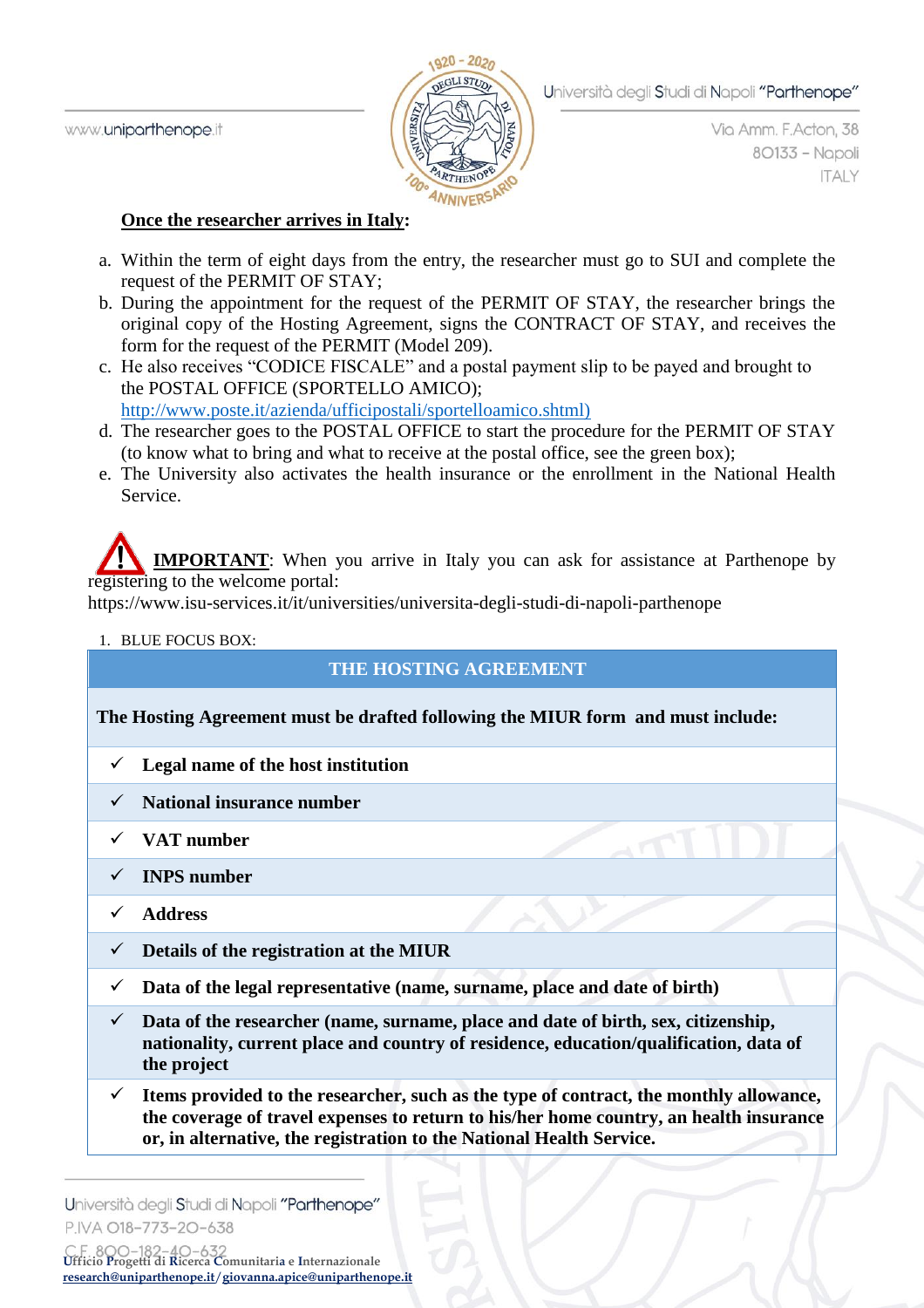

Via Amm. F. Acton, 38 80133 - Napoli **ITALY** 

#### 2. GREEN FOCUS BOX:

**The POSTAL KIT received during the appointment at SUI (consisting in the model 209 and a postal payment slip of 130,46 Euro, at expenses of the researcher);**

- **1.** A tax stamp of 16,00 Euro (to be attached to the Model 209), at expenses of the researcher;
- **2.** The photocopy of all the pages (the white ones, too) of the passport;
- **3.** The original passport;

**4.** A certificate of accomodation suitability (idoneità alloggiativa) about the availability of an accomodation that, in relation to the number of the occupants, is proved to be within the minimum standards established by the Regional Law about public residential buildings, to be documented by a certificate of Ufficio Tecnico Comunale or by a certificate of sanitary suitability by the territorial ASL (Sanitary local office);

**5.** A payment of 30,00 Euro to cover the sending costs of Model 209.

### **And will be given:**

- **a) A receipt with an USER NAME and a PASSWORD by which he can follow his own request status on the web-site [http://questure.poliziadistato.it/stranieri/;](http://questure.poliziadistato.it/stranieri/)**
- **b) The communication of the day and hour of the convocation at Questura for the photographic and fingerprints identification procedure;**
- **c) The list of the documents to bring to Questura.**

 **IMPORTANT**: When asking for the **VISA**, it is very important to inform the Italian consular authorities that the visa is for scientific research (in accordance with art.27-ter.): without this specific visa (and the following signing and submission of the permit of stay), the researcher will not be allowed to work and be remunerated by the University.

After all these procedures, Questura will release the PERMIT OF STAY within 45 days after the sending of all the documentation through the Postal Office.

The PERMIT OF STAY has the same issuance terms of the project and of the Hosting Agreement and can be extended, if the duration of the project and of the Agreement are extended, too.

Università degli Studi di Napoli "Parthenope" P.IVA O18-773-20-638

**Ufficio Progetti di Ricerca Comunitaria e Internazionale [research@uniparthenope.it](mailto:research@uniparthenope.it)**/**[giovanna.apice@uniparthenope.it](mailto:giovanna.apice@uniparthenope.it)**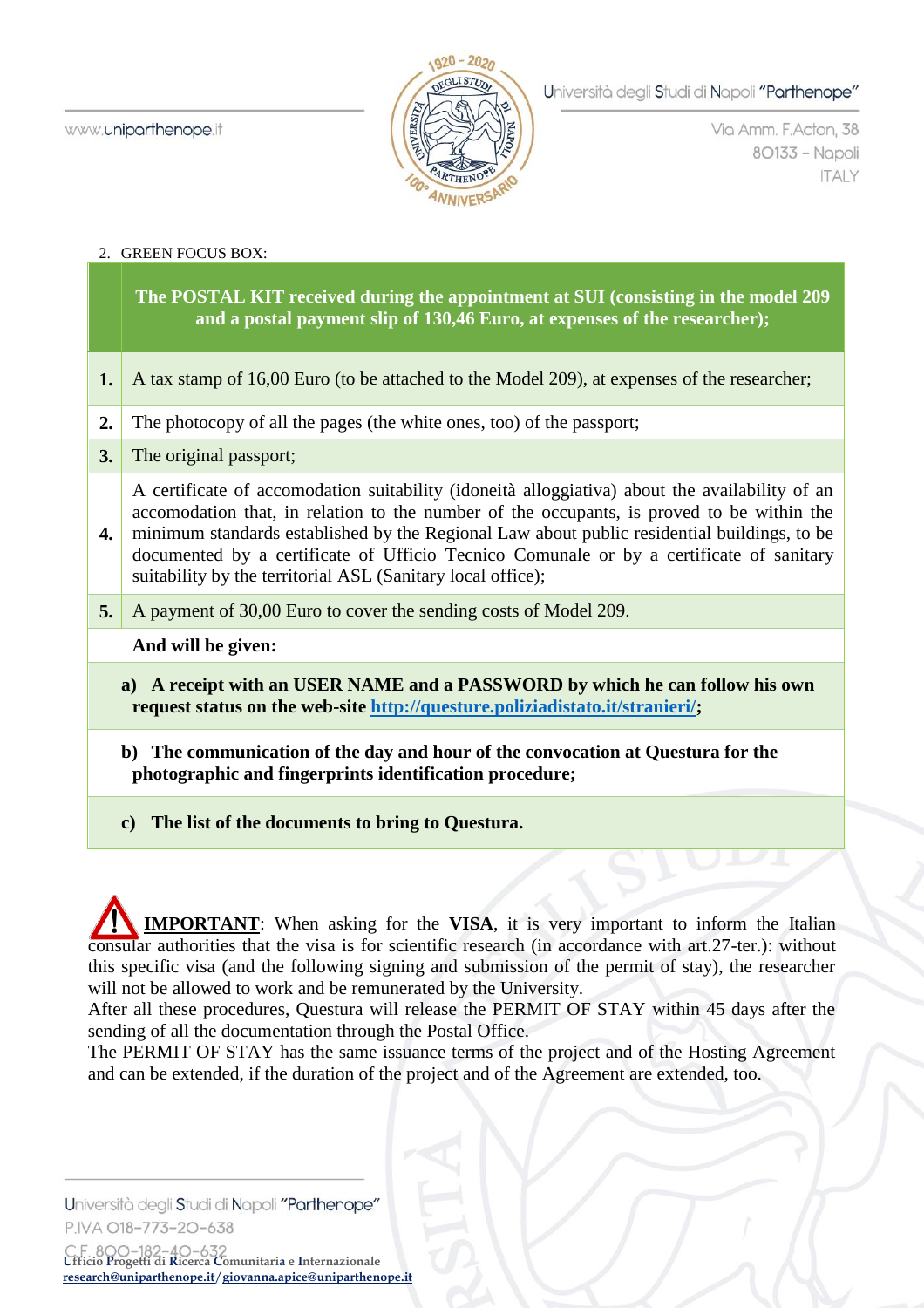

Via Amm. F. Acton, 38 80133 - Napoli **ITALY** 

### 3. **GRAY FOCUS BOX**

## **THE DECLARATION OF VALUE OF DEGREES**

**The "Declaration of Value" is a document that certifies the value of a degree obtained in a non-Italian education system. It is drawn up in Italian and issued by the Italian Diplomatic Representations abroad (Embassies/Consulates) "competent by area", that is, the closest to the city where the institution that issued the foreign qualification is located.**

If the country in which the title was issued has signed The Hague Convention (5 October 1961), the so-called "Hague Note" must be affixed to the title before requesting the Declaration of Value. The purposes for which the declaration of value can be requested are the following:

- a) continuation of school and university studies;
- b) enrollment at universities;
- c) approval of a university degree for the continuation of post-graduate studies (master, doctorate, etc.);
- d) equivalence.

Educational or professional degrees obtained abroad are not automatically recognized in Italy, so they have no legal value. Therefore, the Declaration of Value has the only purpose of describing the value acquired by the degree in the country of origin and, for the purposes of recognition or equivalence of the degrees or for the purpose of spending them in relations with public administrations or for the practice of regulated professions, it must be submitted to the competent Italian Authorities, namely:

- educational institutions (if compulsory education is still to be completed);
- the "Ambiti Territoriali" (former provincial school offices) for pre-university level diplomas;
- Universities, to obtain the equivalence of foreign university degrees;
- the Ministry of Education, University and Research for the academic equivalence of foreign doctorates (Ph.D.);
- the various Ministries about professional recognition (for the purpose of practicing regulated professions).

**For more information,<https://www.miur.gov.it/dichiarazione-di-valore>**

Università degli Studi di Napoli "Parthenope" P.IVA O18-773-20-638

**Ufficio Progetti di Ricerca Comunitaria e Internazionale [research@uniparthenope.it](mailto:research@uniparthenope.it)**/**[giovanna.apice@uniparthenope.it](mailto:giovanna.apice@uniparthenope.it)**